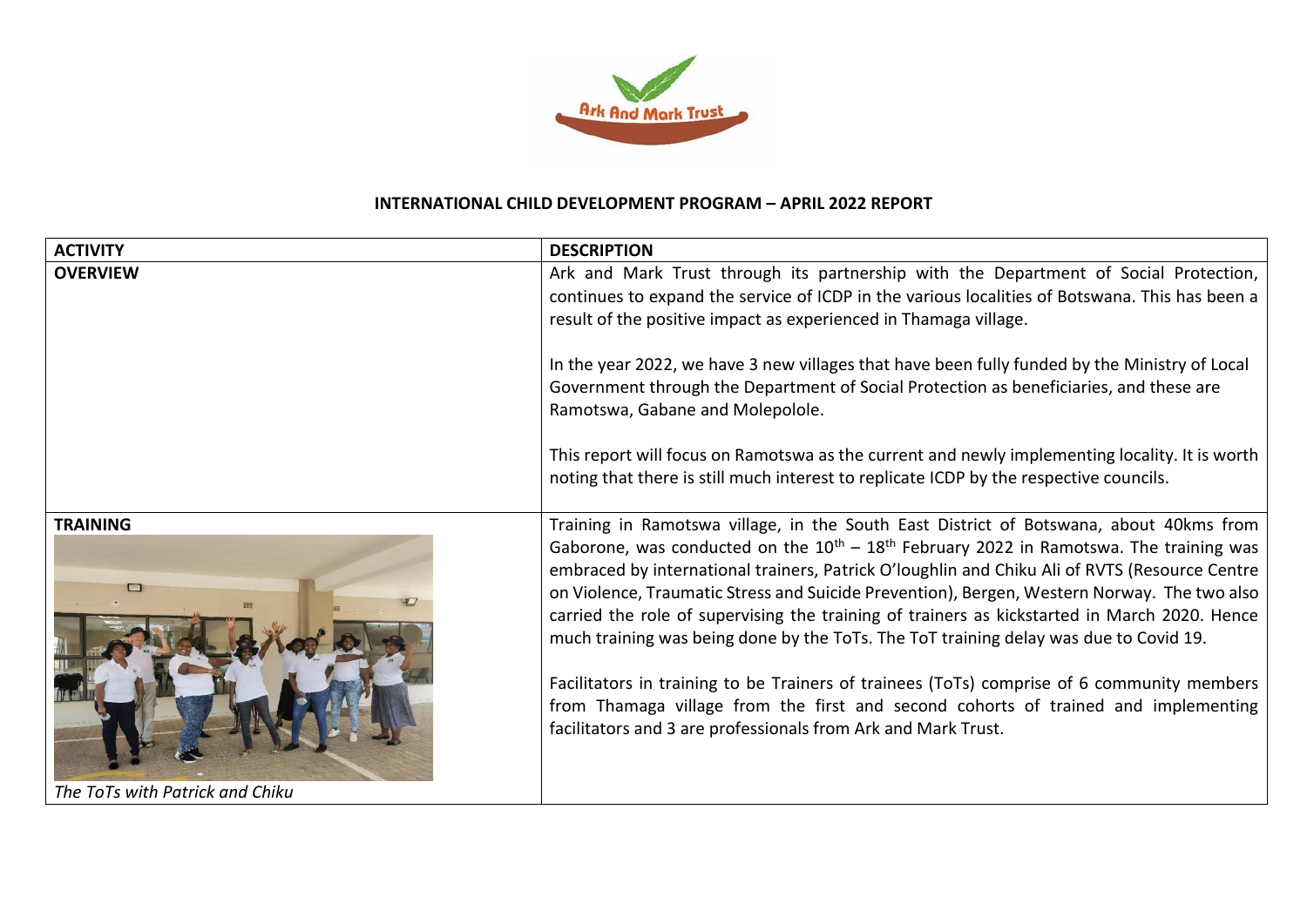

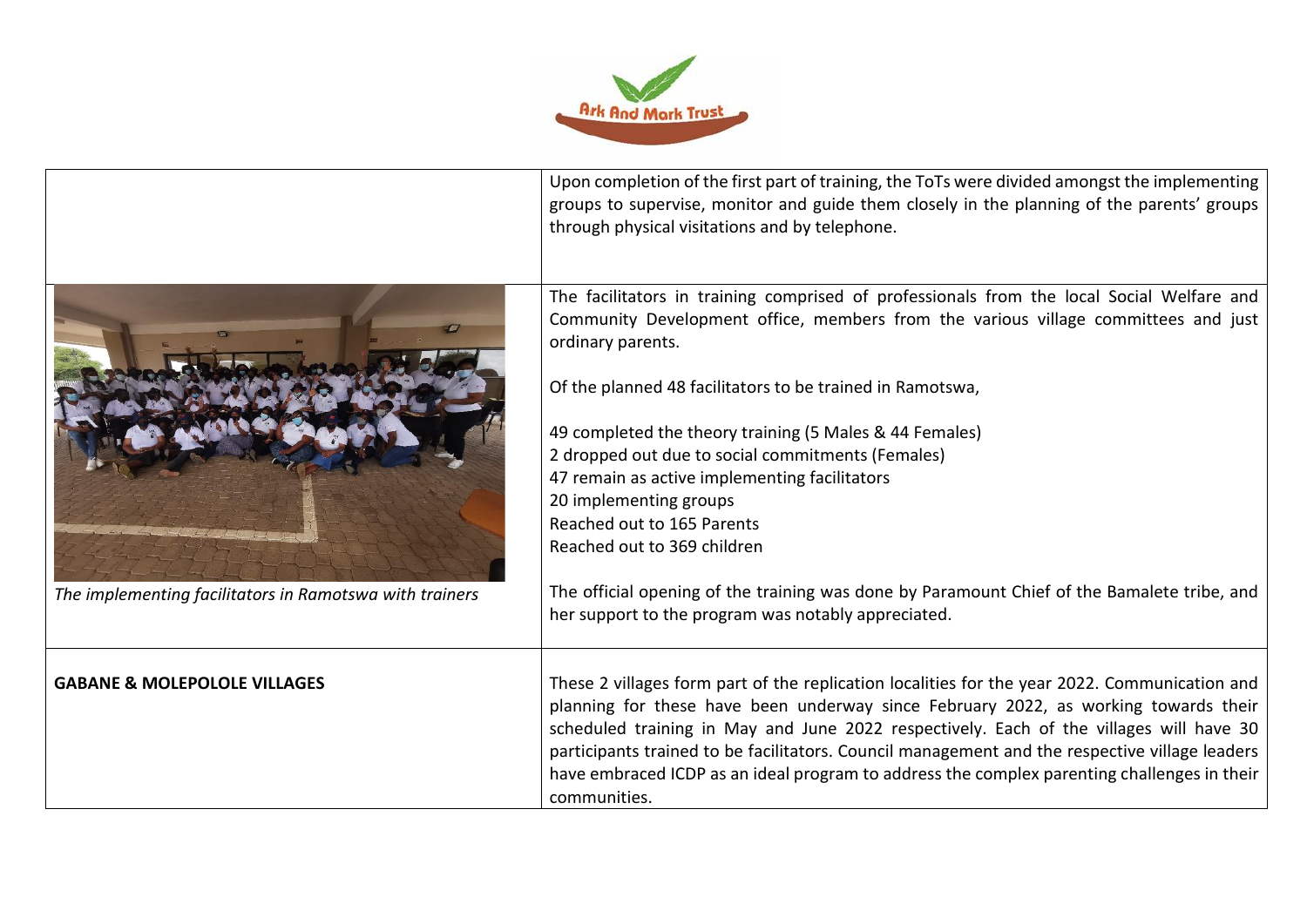

| <b>THAMAGA</b> | Implementation of ICDP in Thamaga still continues in the year 2022, as the village continues to<br>be a beneficiary of the funding. The implementation was started in April 2022.                                                                                 |
|----------------|-------------------------------------------------------------------------------------------------------------------------------------------------------------------------------------------------------------------------------------------------------------------|
|                | We have 22 actively implementing facilitators. The numbers reached out have not been<br>established as some of the groups had just started meetings and some have not yet started as<br>they are still at recruitment stage for their respective parents' groups. |

## Pictures



One of the ToTs facilitating a lesson **One of the 2 classes in session**